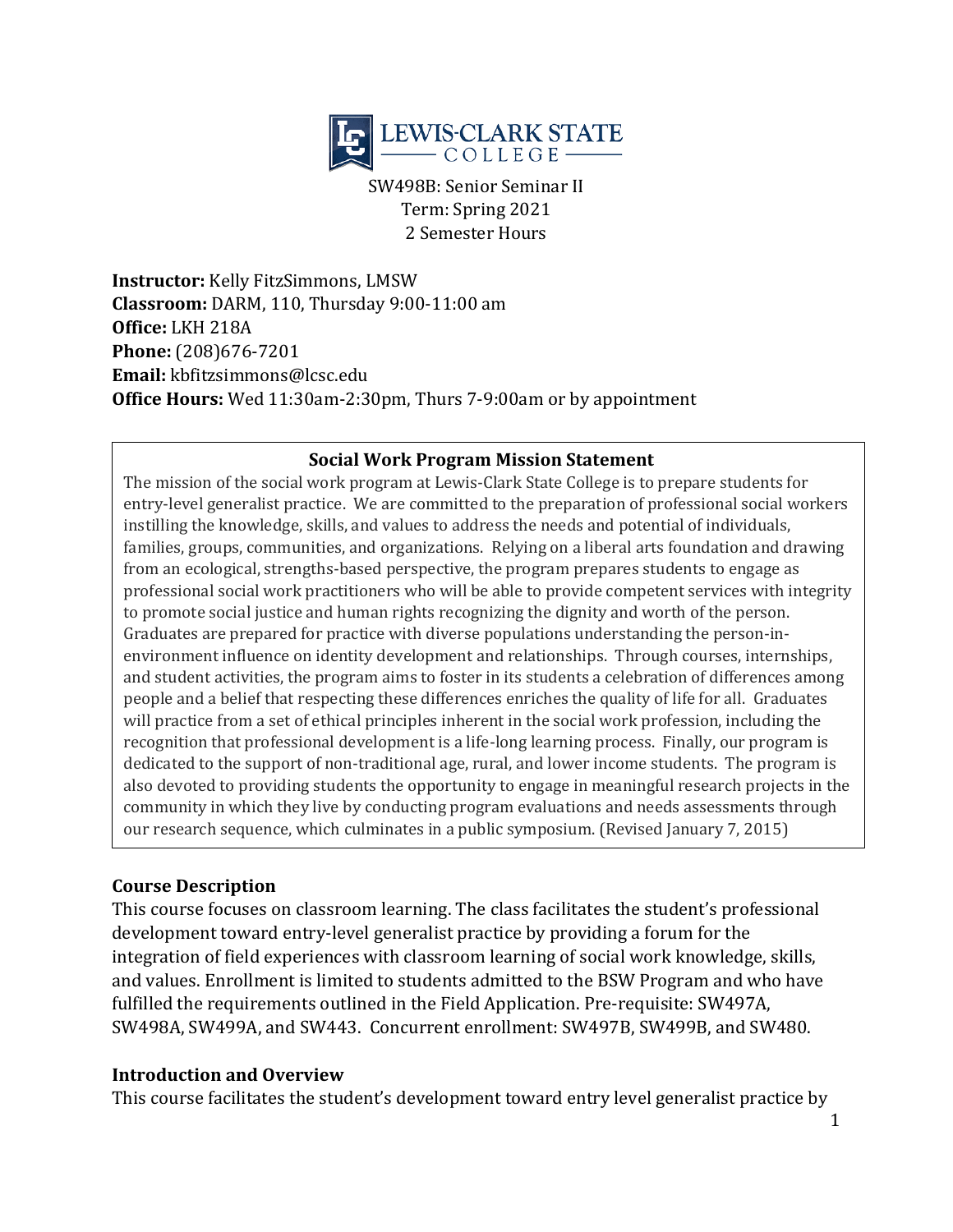providing a forum for the integration of field experiences with classroom learning of social work knowledge, values, and skills. The reflection of the experiential learning in a seminar atmosphere enhances student's knowledge and use of self in generalist practice. Although specific experiences of students will differ somewhat depending on their particular agency setting, all students will focus on the beginning skills of professional practice. Students are required to take the SWAC: Field/Practicum Placement Assessment Instrument (FPPAI) at Endpoint.

Seminar focuses on the enhancement of the student's self-awareness as it relates to social work issues. The student is expected to develop professional use of self through the processing of experiences encountered in field practice. The student in expected to focus on further understanding of culture/racial, diversity, sexual orientation, gender, etc. and socioeconomic status as related to the client population and the practice of social work. Where possible, an international perspective is to be discussed. The student is expected to realistically apply social work values and ethics in decision making and use research as a means to further grow and develop in the profession.

#### *Responsibilities of the social work student:*

Explicit responsibilities and related instructions are found in the Field Instruction Manual. Please read the manual in its entirety before reentering your placement after the winter break. If there are any questions please address them immediately.

#### **Purpose of the course in the Program**

The profession of social work has long recognized the importance of providing instruction in the field which includes an application of the skills and theories taught in the classroom. This course provides students an opportunity to begin the practice of professional social work in a controlled and planned setting as well as the opportunity to dialogue on professional issues through topical discussions and written assignments.

#### **EPAS Competencies and Course Objectives**

The Council on Social Work Education sets educational standards for all accredited social work programs. The 2015 Educational and Policy Accreditation Standards (EPAS) established 9 Core Competencies and 30 Practice Behaviors that social work students are expected to meet upon graduation from an accredited BSW Program. As a result of the focus on competency-based education, the faculty has identified within the LCSC curriculum where the Core Competencies and Practice Behaviors are addressed and measured. In senior seminar, during the course of the full year, students will demonstrate an understanding of each of the core competencies as outlined below. Please note that the Practice Behaviors are linked to the Course Objectives and Assignments.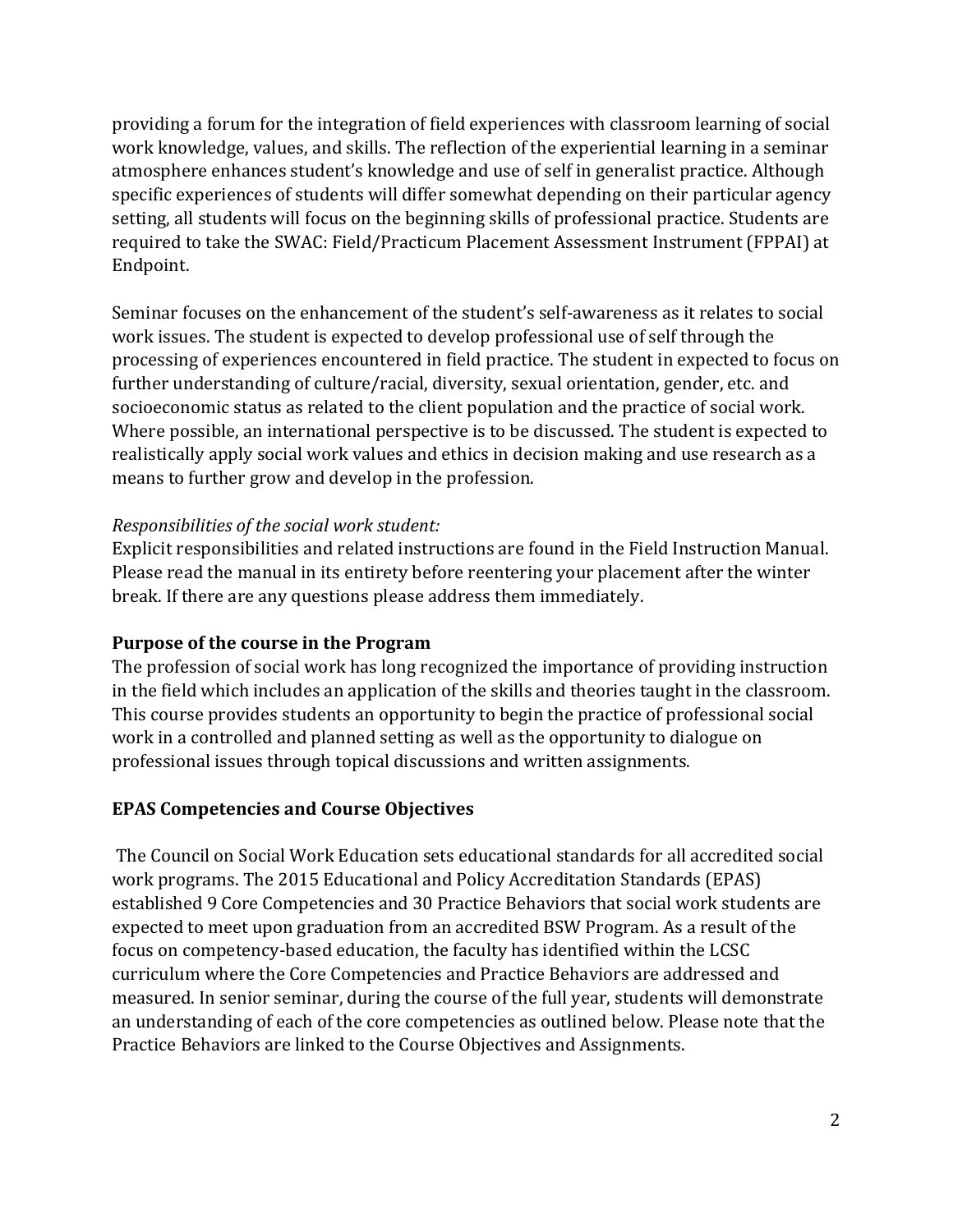#### **Competency 1: Demonstrate Ethical and Professional Behavior.**

Social Workers:

make ethical decisions by applying the standards of the NASW Code of Ethics, relevant laws and regulations, models for ethical decision-making, ethical conduct of research, and additional codes of ethics as appropriate to context (1.1);

use reflections and self-regulation to manage personal values and maintain professionalism in practice situations (1.2);

demonstrate professional demeanor in behavior; appearance; and oral, written, and electronic communication (1.3);

use technology ethically and appropriately to facilitate practice outcomes (1.4); and use supervision and consultation to guide professional judgment and behavior (1.5).

#### **Competency 2: Engage Diversity and Difference in practice**

Social Workers:

apply and communicate understanding of the importance of diversity and difference in shaping life experiences in practice at the micro, mezzo, and macro levels (2.1); present themselves as learners and engage clients and constituencies as expert of their own experiences (2.2); and

apply self-awareness and self-regulation to manage the influence of personal biases and values in working with diverse clients and constituencies (2.3).

# **Competency 3: Advance Human Rights and Social, Economic, and Environmental Justice**

### Social workers:

apply their understanding of social, economic, and environmental justice to advocate for human rights at the individual and system levels (3.1); and

engage in practices that advance social, economic, and environmental justice (3.2).

#### **Competency 4: Engage in Practice-informed Research and Research-informed Practice** Social workers:

use practice experience and theory to inform scientific inquiry and research (4.1); apply critical thinking to engage in analysis of quantitative and qualitative research methods and research findings (4.2); and

use and translate research evidence to inform and improve practice, policy, and service delivery (4.3).

### **Competency 5: Engage in Policy Practice**

Social workers:

identify social policy at the local, state, and federal level that impacts well-being, service delivery, and access to social services (5.1);

assess how social welfare and economic policies impact the delivery of and access to social services (5.2); and

apply critical thinking to analyze, formulate, and advocate for policies that advance human rights and social, economic, and environmental justice (5.3).

### **Competency 6: Engage with Individuals, Families, Groups, Organizations, and Communities**

Social workers: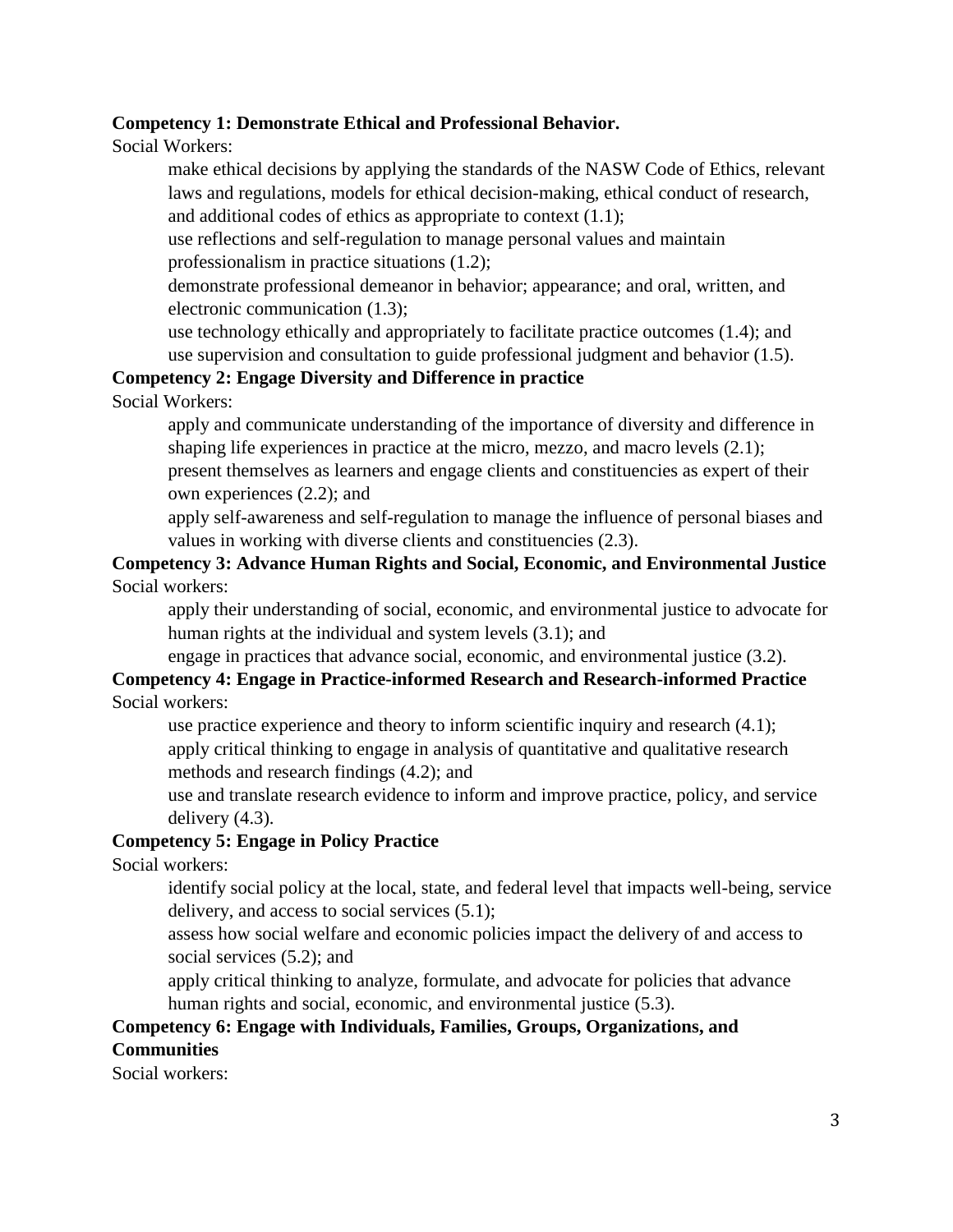apply knowledge of human behavior and the social environment, person-in-environment, and other multidisciplinary theoretical frameworks to engage with clients and

constituencies (6.1); and

use empathy, reflection, and interpersonal skills to effectively engage diverse clients and constituencies (6.2).

#### **Competency 7: Assess Individuals, Families, Groups, Organizations, and Communities** Social workers:

collect and organize data, and apply critical thinking to interpret information from clients and constituencies 7.1);

apply knowledge of human behavior and the social environment, person-in-environment, and other multidisciplinary theoretical frameworks in the analysis of assessment data from clients and constituencies (7.2);

develop mutually agreed-on intervention goals and objectives based on the critical assessment of strengths, needs, and challenges within clients and constituencies (7.3); and select appropriate intervention strategies based on the assessment, research knowledge, and values and preferences of clients and constituencies (7.4).

### **Competency 8: Intervene with Individuals, Families, Groups, Organizations, and Communities**

Social workers:

apply knowledge of human behavior and the social environment, person-in-environment, and other multidisciplinary theoretical frameworks in interventions with clients and constituencies (8.1);

use inter-professional collaboration as appropriate to achieve beneficial practice outcomes (8.2);

negotiate, mediate, and advocate with and on behalf of diverse clients and constituencies (8.3); and

### facilitate effective transitions and endings that advance mutually agreed-on goals (8.4). **Competency 9: Evaluate Practice with Individuals, Families, Groups, Organizations, and Communities**

Social workers:

select and use appropriate methods for evaluation of outcomes (9.1);

apply knowledge of human behavior and the social environment, person-in-environment, and other multidisciplinary theoretical frameworks in the evaluation of outcomes (9.2); critically analyze, monitor, and evaluate intervention and program processes and outcomes (9.3); and

apply evaluation findings to improve practice effectiveness at the micro, mezzo, and macro levels  $(9.4)$ .

**Course Objectives:** Upon completion SW498A and SW498B, students should be able to:

A. Prepare an educational plan for practicum learning that lists specific learning objectives and learning activities;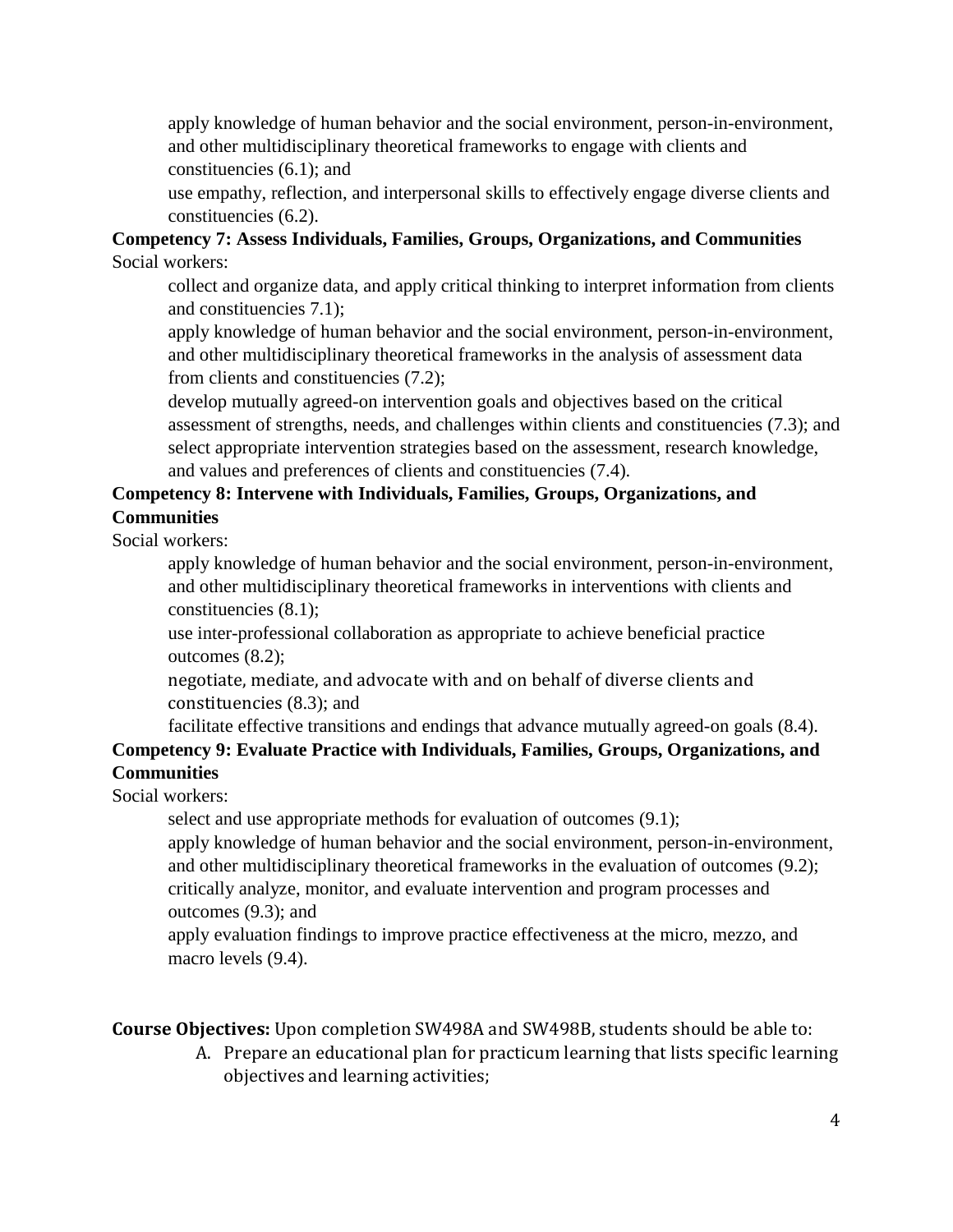- B. Describe practicum agency in terms of its mission, organizational structure, sources of funding, key programs, theoretical underpinnings, evaluation of effectiveness, and its relationships with other human services agencies;
- C. Explain how the agency and its programs are affected by the agency's image and reputation within the community, by community context including attitudes, local politics, economy and demographics, and by specific state and federal social welfare policies;
- D. Describe how the agency addresses matters of diversity such as differences in cultural background, race, gender, sexual orientation, religion, language, age, class, and disability;
- E. Identify conceptual frameworks (i.e., practice perspectives, theories of orientation, theories of practice, and practice models) that shape the design of agency programs and services, and guide social work interventions.
- F. Design an intervention at the micro, mezzo, or macro level that is built upon the clear identification of specific problems, client or client system strengths and resources data gathering and assessment; which identifies specific steps and actions that will facilitate desired change; and which is measurable using a variety of evaluation instruments and processes;
- G. Describe how values, ethical considerations and specific legal requirements shape and guide agency programs and practice decisions;
- H. Evaluate effectiveness as a practitioner, and describe how an agency may evaluate effectiveness of programs;
- I. Merge one's own beliefs, values, and interests with the role and responsibilities of a professional social worker;
- J. Make appropriate and effective use of supervision in the learning process;
- K. Describe and take basic precautions that help to reduce risk and increase personal safety in social work settings;
- L. Describe social work leadership and its relationship to social justice.

# **Texts and Required Readings**

Field Instruction Manual – This manual is available on-line (click on "field manual" on the following link: [http://www.lcsc.edu/social-sciences/programs/social](http://www.lcsc.edu/social-sciences/programs/social-work/field-education/)[work/field-education/](http://www.lcsc.edu/social-sciences/programs/social-work/field-education/)

American Psychological Association. (2020). *Publication manual of the American Psychological Association 7th Ed.).* Washington, D.C.

Other readings as assigned on Blackboard or in class.

### **Teaching methods/Class climate**

This course integrates the knowledge base and learning experiences of the total social work program.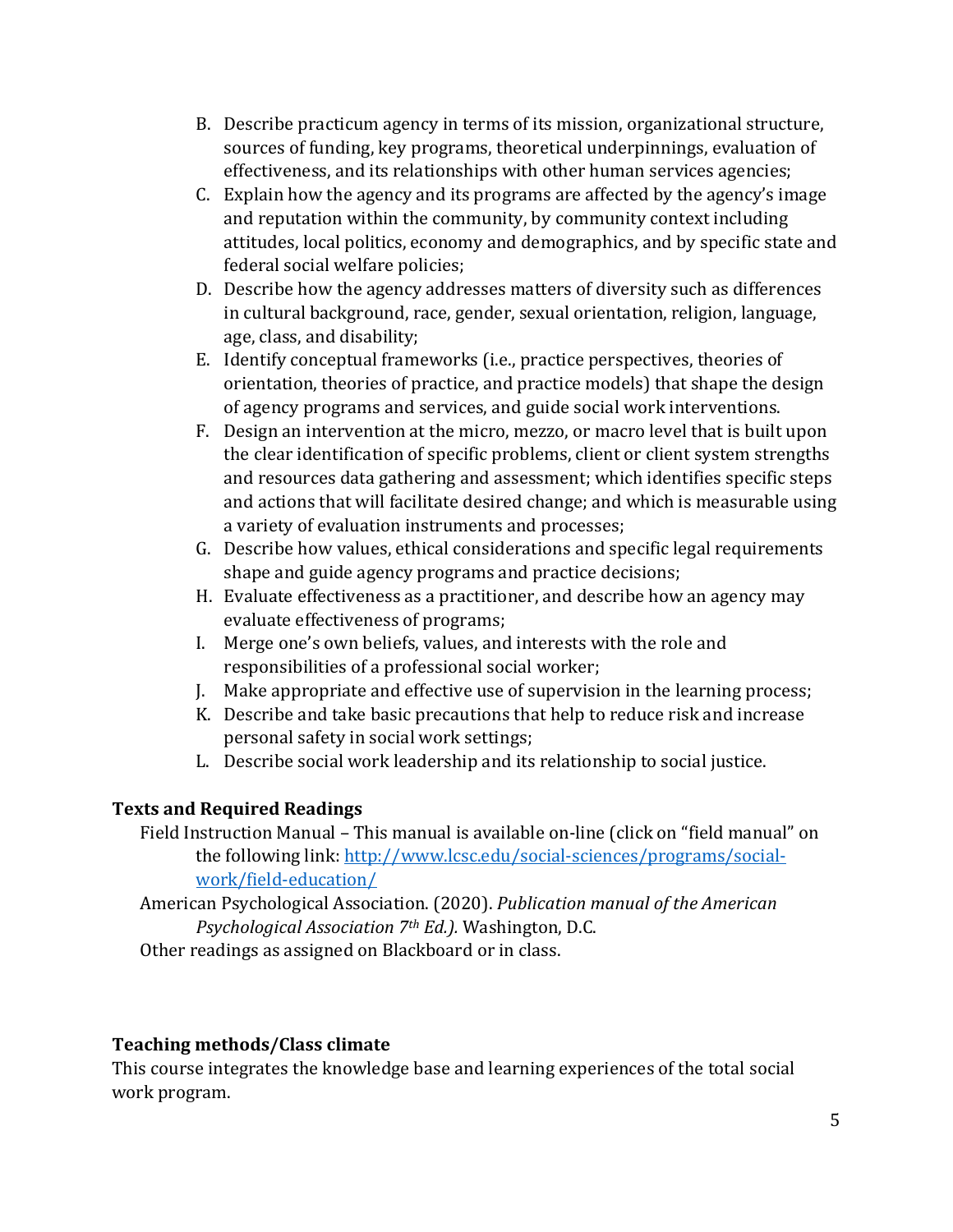Methods of instruction: Seminar course is primarily a collaborative learning process utilizing lecture, group presentations, and group discussions. Seminar will allow time for sharing field practicum experiences and placing these experiences in theoretical framework, as well as skill development. Seminar will focus on: issues related to the student as the generalist practitioner; controversial issues encountered in the field, and issues related to the organization and the impact on social work practice.

This will be accomplished through student discussions based on course readings on specific topics and on student thoughts and questions raised during the week in the student's internship. In addition, students will discuss the topics within the Capstone Project.

#### **Professional Behavior in the Classroom**

There will be times during this course when societal "isms" or prejudicial attitudes and discriminatory practices are examined. Because of our commitment to social and economic justice, we are open to hearing all views and all perspectives will be carefully examined. Students are expected to be respectful of the opinions of others while at the same time striving to attain the ideals of social justice.

Students in a professional program should conduct themselves as professionals in relation to the class session and assignments. It is not acceptable to be late for classes except in unusual circumstances. Frequent lateness or other unprofessional class conduct is likely to result in a lowered grade. Students are also evaluated on their personal and professional behavior or conduct in this class as described in the BSW Handbook. Please refer to the Handbook for further clarification. This seminar is a direct extension of your internship. It is expected that students will present themselves in the same manner in which they would present themselves in a staff meeting at their internship agency.

### **Shared Client and Agency Information**

In the classroom, students and professors will occasionally discuss clients and agencies. In these discussions, it is expected that information about clients and agencies should be disguised or eliminated if clients could be identified and that this information is to be held in confidence within the grounds of the Code of Ethics. You must disguise the identity of clients in written assignments including the name of the client.

#### **Grade Explanation**

A. 90-100% – Your work shows that you have thoroughly studied the material. You have supported your arguments with a learned material, as well as your own thoughts. The work shows originality and inventiveness in that you are able to take two or more sources and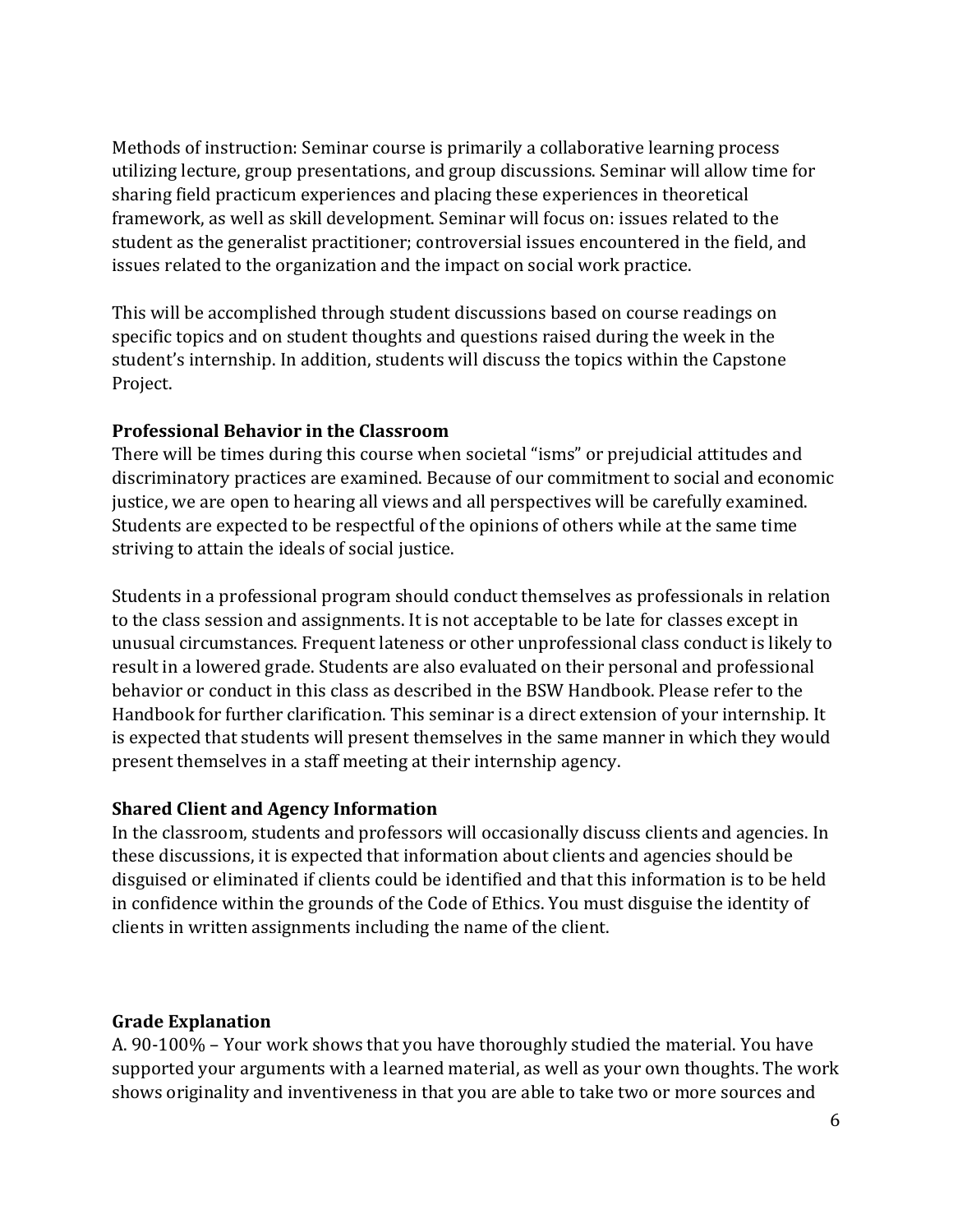create your own suppositions. You have not only met the basic requirements of the assignment, but have pushed yourself to go beyond the "requirements." You demonstrate a desire to research further into the assigned topics.

The organization of your writing is clear and your use of sentence structure enhances the reader's understanding of the points you are making. Your wiring encourages the reader to continue reading. It is without grammatical error and has only a few typographical errors. Your work clearly rises above that of the typical senior in social work. You show that you are able to soon handle graduate level work and that your writing as a social worker will be concise, relevant and of benefit to your clients.

B. 80-89% – Your work meets all of the minimal requirements of the assignment. You show that you have the necessary knowledge of a competent social worker. You are able to use outside sources and your own opinions to generate arguments. You have room for growth in your professional writing skills, but have room for growth in terms of developing your own arguments and philosophy of social work.

Your writing has few grammatical errors and/or awkward sentences and is consistent with competent writing in the social work field. You are doing work expected of a senior in a social work program and your writing will be competent in the field of social work. You may still benefit from working on your writing skills if you want to do grant writing work, or administrative work.

C. 70-79% – Your material shows that you have not fully understood the material (or just didn't read it.) You are able to write about the main tenets of social work, but do not bring in thoughts or your own, and/or you have not met some of the basic requirements of the assignment.

Your writing has errors of grammar and mechanics and the sentence structure is sometimes difficult to understand. You are not doing work that is typical of a senior in a social work program and would find working as a social worker difficult. You will need to work closely with the instructor to improve your work and will need to take your writing to the writing lab.

Unacceptable (U) – You have not met the requirements of the assignment and/or have not demonstrated writing skills required for the level of this course.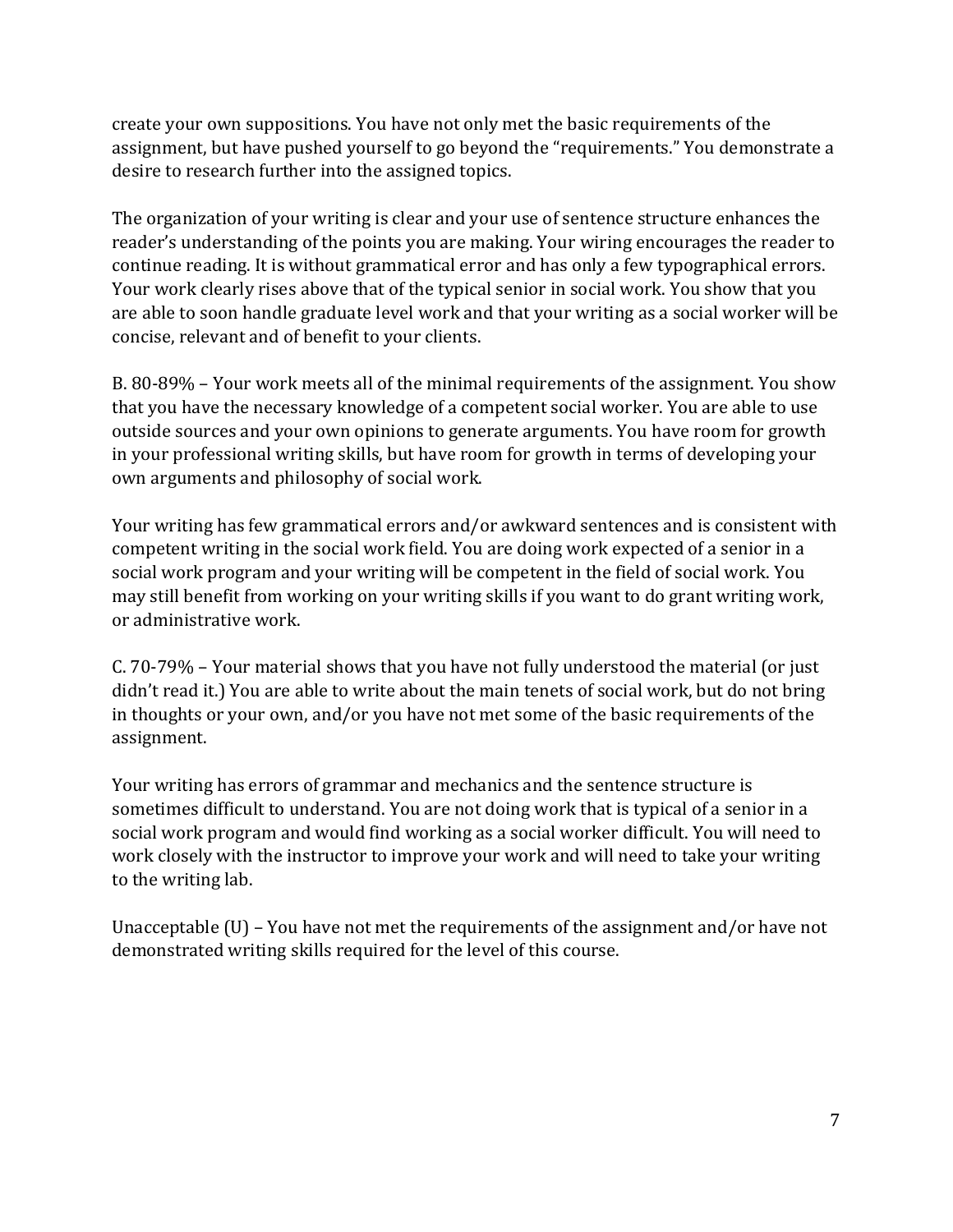#### **Breakdown of Course Points**

| Assignment                      | Points                     | <b>EPAS Core Competencies</b> |
|---------------------------------|----------------------------|-------------------------------|
| <b>Learning Contract Update</b> | 100                        | All                           |
| Capstone 4, Evaluation of       | 100                        | Competency 9                  |
| Practice                        |                            |                               |
| Capstone 5, Ethical Decision    | 100                        | Competency 1                  |
| Making                          |                            |                               |
| Capstone 6, Assess and          | 100/50                     | Competency 7 and 8            |
| Intervene                       |                            |                               |
| Time Sheets                     |                            | Competency 1                  |
| Professionalism                 | $5 \times 10$ weeks = $50$ | Competency 1                  |
| Field Logs                      | $20 x 9$ weeks = 180       | All                           |
| <b>Online Discussions</b>       | $20x4$ weeks= 80           | All                           |
| <b>Total</b>                    |                            |                               |

#### **Final Grade:**

|     | 94-100%  |   | 77-79.9%        |
|-----|----------|---|-----------------|
| ∸ ⊿ | 90-93.9% |   | 74-76.9%        |
| B+  | 87-89.9% | - | 70-73.9%        |
|     | 84-86.9% |   | 63-69.9%        |
| в-  | 80-83.9% |   | 62.9% and below |

*Please remember that you need a B- or better in this course to pass this course and to move on to SW498B.*

### **Academic Honesty and Plagiarism\*\***

Part of the mission of the Lewis-Clark State College is to educate students to be ethical. Students share with the faculty the responsibility for academic honesty and integrity. The college expects its students to do their own academic work. In addition, it expects active participation and equitable contributions of students involved in group assignments. Violation of the Academic Integrity Statement, in whole or part, could result in an "F" grade for the course. The following acts of academic dishonesty are not acceptable:

1. Cheating: using or attempting to use unauthorized materials, information, or study aids in any academic exercise (e.g., an exam).

2. Fabrication: unauthorized falsification or invention of any information or citation in an academic exercise (e.g., a paper reference).

3. Plagiarism: representing the words or ideas of another as one's own in any academic exercise (e.g., failing to cite references appropriately or taking verbatim from another source).

4. Facilitating academic dishonesty: helping or attempting to help another to commit academic dishonesty (e.g., allowing another to copy from your test or use your work).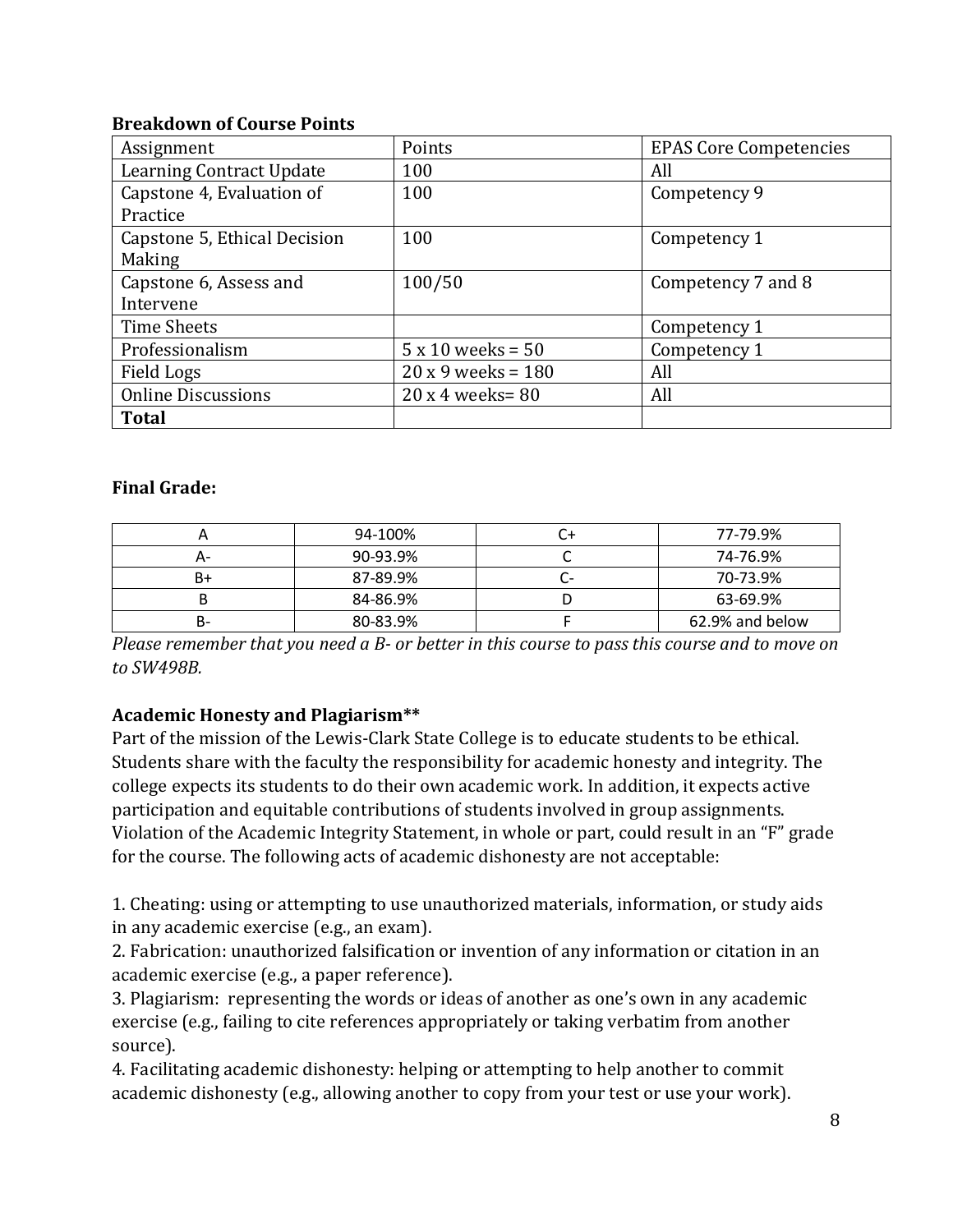# **\*\*In addition to action by the professor, all incidents may be reported to Student Affairs.**

## **Professional Writing Standards**

All printed work submitted to this professor should be prepared at a college standard of professional editing in accordance with the Publication Manual of the American Psychological Association (6<sup>th</sup> Ed.)<sup>\*</sup>. Therefore, allow sufficient preparation time for proofreading and correction to typos, misspellings, and grammatical errors.

The reason for this expectation is that professionals are often judged based upon the quality of their written work. Carelessness in spelling and editing suggests that there will also be mistakes in the substance of the work. Therefore, written work, which has misspellings and other editing problems, will be graded down on this basis alone. Grammatical and spelling errors will be marked down 1 point each.

**Note:** If you need help with your writing skills, the Writing Center (792-2433) may be able to assist you in improving them. As you are in CDA, they accept work via e-mail, [writinglab@lcmail.lcsc.edu](mailto:writinglab@lcmail.lcsc.edu). Many have found this extremely helpful. The efforts you make will help you with your courses at LCSC as well as throughout your professional career because you will continue to be judged by other professionals on the basis or your written work.

\*Recommended for 140/240/241. Required for all others.

### **Deadline for Submission of Class Assignments**

1. Assignments must be submitted to the instructor via Blackboard or during class sessions unless otherwise arranged and approved by the instructor.

2. Assignments are due on the dates listed on the syllabus or as scheduled by the instructor of this course. Late papers are not accepted.

3. If due to extreme extenuating circumstances, the student is unable to turn a paper in on time, the student must contact the instructor to make arrangements. This will result in an automatic 10% grade reduction for that assignment.

4. Extra Credit: Typically not offered but up to the discretion of the instructor.

### **Attendance Policy**

Students are expected to attend all scheduled classes. Seminar is considered to be a part of your internship experience. Your professional behavior during seminar reflects to the instructor the behavior that you exhibit while at your internship. Those students unable to attend are responsible for all work and class material. Missing more than 2 of the scheduled class sessions is considered excessive absences, and will result in a reduction of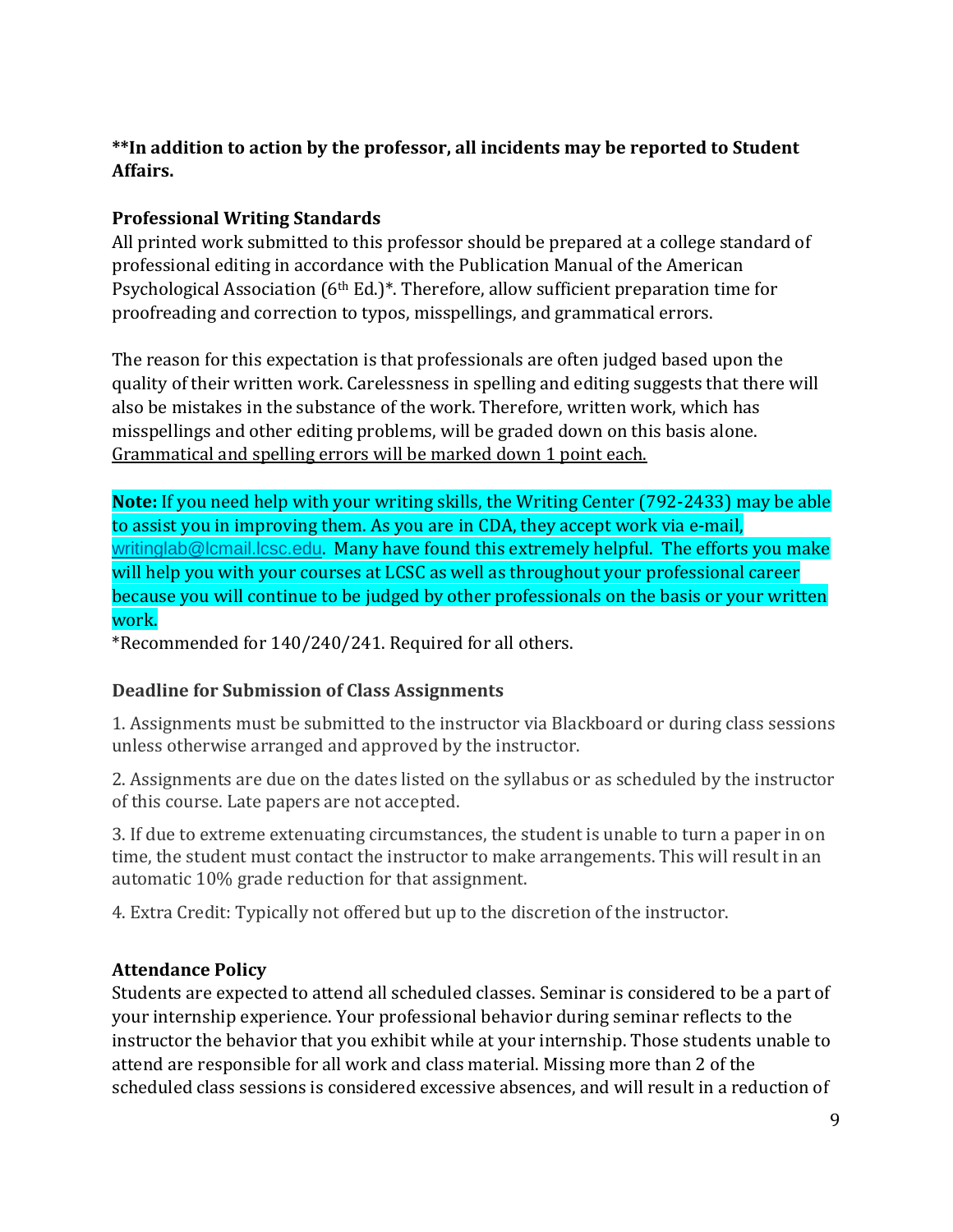your final grade by 1 (one) letter grade. It is the student's responsibility to ensure they have signed the attendance sheet during each class session.

### **The instructor reserves the right to waive one or more of the policies listed above in rare, but special circumstances.**

# **ASSIGNMENT DESCRIPTIONS**

# **1. Professionalism (5x10=50 Points)**

This is related to the attendance policy above. 5 points for participation and professionalism are given during 13 of the 16 weeks in the course. The points are given to students who are seated and ready at the time the instructor begins the class, participate meaningfully and maintain a professional demeanor, and remain for the duration of the class. If you are unable to fulfill these requirements, please let me know ahead of time.

# **2. Field Log (20x9=180 Points)**

Field logs (10 points each) provide an opportunity to record your observations, analysis, and learning related to your field experience. Field logs are designed to help you think about CSWE knowledge, values, and skills and the application of these in your practicum settings. Topics for the field logs will be given by the instructor and posted to Canvas. Students are to submit their field log to Canvas before the start of the next class as these topics are often discussion points during class. Late submissions will not be accepted for points. Field logs should be at least a paragraph in length and contain thoughtful and thorough responses to the prompts. The instructor is focusing more on your personal insights and experiences and generally not evaluating in terms of grammar and spelling. However, significant carelessness or lack of effort toward content may cause point reductions.

# **3. Time Sheets**

Time sheets are to be signed by you and your AFI/Task Instructor and submitted to Canvas by the first Thursday of each month (August and September will be combined). The total hours for the month and a running total are required on the time sheet.

# **4. Online Discussion (20x4=80)**

Students will post meaningful responses to questions posed. Student posts should demonstrate critical thinking and genuine thought and effort (10pts). There should be at least one response to another post (10pts). Be sure to remain respectful in your communications. The instructor is focusing more on your personal insights and experiences and generally not evaluating in terms of grammar and spelling. However, significant carelessness or lack of effort toward content may cause point reductions.Posts are due by Sunday night of those weeks set aside for online content.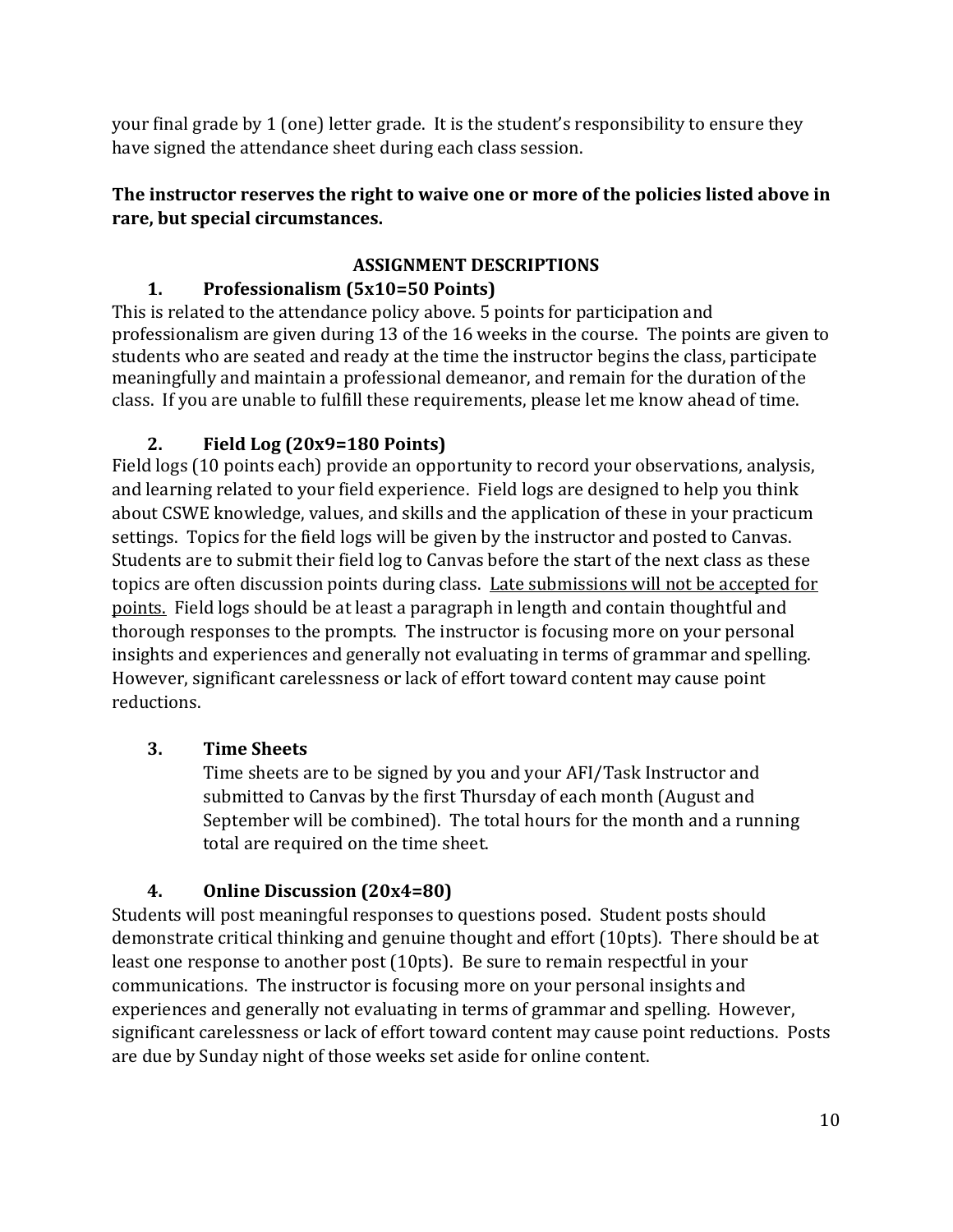# **5. Learning Contract (100 Points)**

The Learning Contract, also known as the Learning Agreement, is the document that lists the activities that you will participate in to work towards competence in the 9 areas of CSWE's Core Competency and related Practice Behaviors. This will need to be updated to reflect your current learning tasks and priorities for the spring semester. It is to be signed off by you and your AFI by the second week of the semester (January 27th)

# **6. Capstone 4, Evaluation of Practice, APA Paper (100 Points)**

Discuss what is being done at your agency to analyze, monitor, and evaluate intervention and program processes and outcomes. What is going well and/or how could things be improved? (20pts)

How are or how could evaluation findings be used to improve practice effectiveness at the micro, mezzo, and macro levels? (20pts)

What knowledge of human behavior and the social environment, person-in-environment, and other multidisciplinary theoretical frameworks could be applied in the evaluation of outcomes? (20pts)

As an addendum, include the evaluation of two client outcomes and select and use two different but appropriate methods for evaluation such as single subject design, task achievement scaling, etc. (20 pts each)

Assesses Competency 9: Evaluate Practice with Individuals, Families, Groups, Organizations, and Communities. Social workers:

- select and use appropriate methods for evaluation of outcomes (9.1);
- apply knowledge of human behavior and the social environment, person-inenvironment, and other multidisciplinary theoretical frameworks in the evaluation of outcomes (9.2);
- critically analyze, monitor, and evaluate intervention and program processes and outcomes (9.3); and

apply evaluation findings to improve practice effectiveness at the micro, mezzo, and macro levels (9.4).

# **7. Capstone 5, Ethics, In-Class Writing (100 Points)**

This will be an extemporaneous writing completed in class. You will have one hour to complete the paper.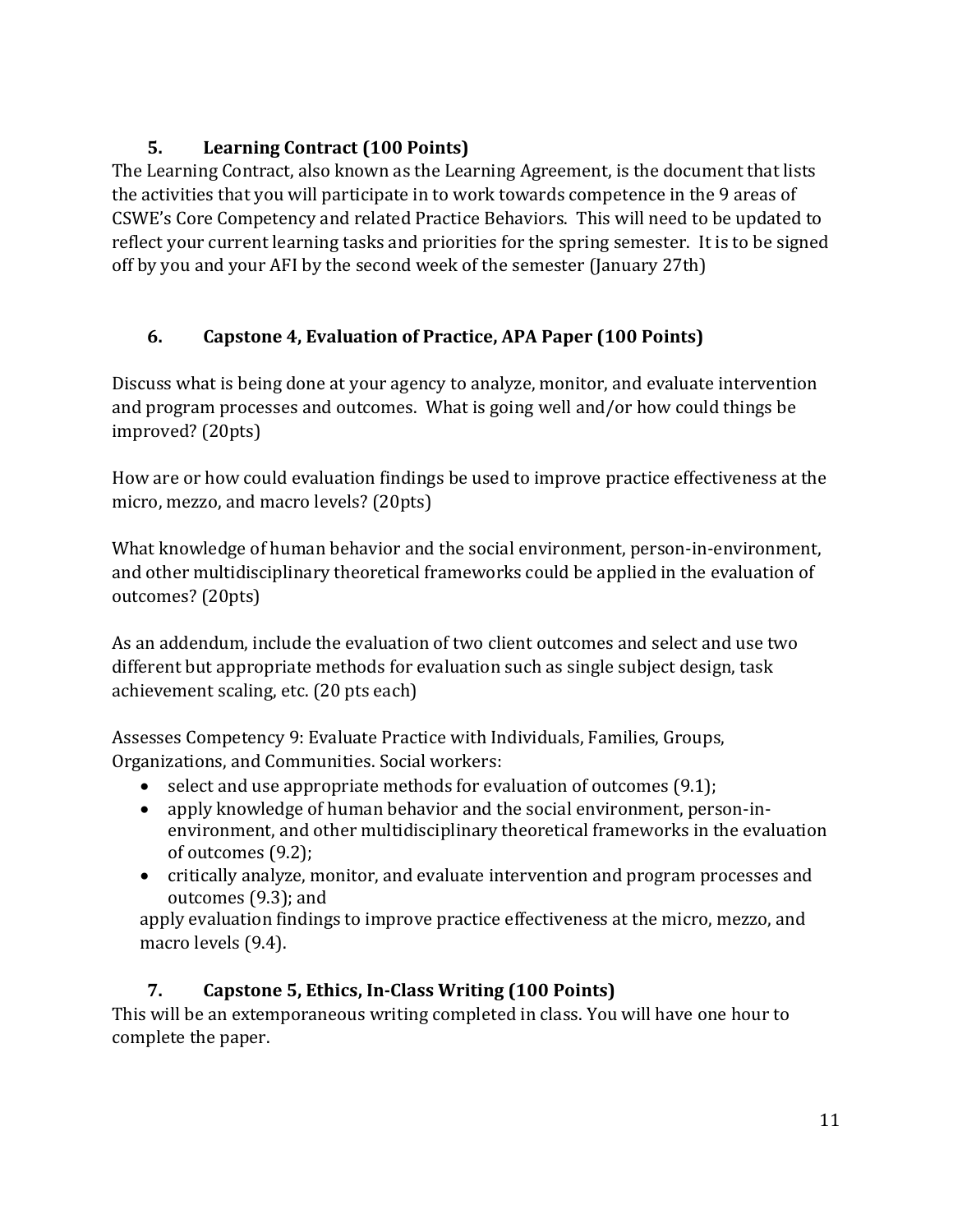Use Reamers PREPARE ethical decision making model to analyze and make a decision on a provided ethical dilemma. Be sure to label and describe each step in detail. (70 points)

What specific professional values, ethical principles, and ethical standards from the code of ethics helped to inform your decision (10pts)?

Reflect on how your personal values aligned or conflicted with professional values and obligations in this scenario (10pts).

Discuss what you can do when personal and professional values conflict (10pts).

Assesses Competency 1: Demonstrate Ethical and Professional Behavior. Social Workers:

- make ethical decisions by applying the standards of the NASW Code of Ethics, relevant laws and regulations, models for ethical decision-making, ethical conduct of research, and additional codes of ethics as appropriate to context (1.1);
- use reflections and self-regulation to manage personal values and maintain professionalism in practice situations (1.2);
- demonstrate professional demeanor in behavior; appearance; and oral, written, and electronic communication (1.3);
- use technology ethically and appropriately to facilitate practice outcomes (1.4); and use supervision and consultation to guide professional judgment and behavior (1.5).

# **8. Capstone 7, Assess and Intervene, (100 points for the completed assessment + 50 points for the Presentation=150)**

Go to 'Files' on Canvas and use the 'Social History' form to complete an assessment with someone. The social history final product should be typed and of professional quality (30 points) with answers to the questions in italics to make it easy to read.

Collaborate with your client to develop at least one goal and three corresponding objectives (enter these at the end of the assessment form). The goal needs to be a broad statement of what the client wants to accomplish and the objectives need to be specific and measurable and help the client towards accomplishing the goal (20 points).

Create a genogram (25pts) and eco-map (25pts) of professional quality. These tools should have enough detail to clearly orient others to the case. The genogram and ecomap must have the symbols identified in a legend.

Ensure identifying information is removed on the above documents to protect confidentiality.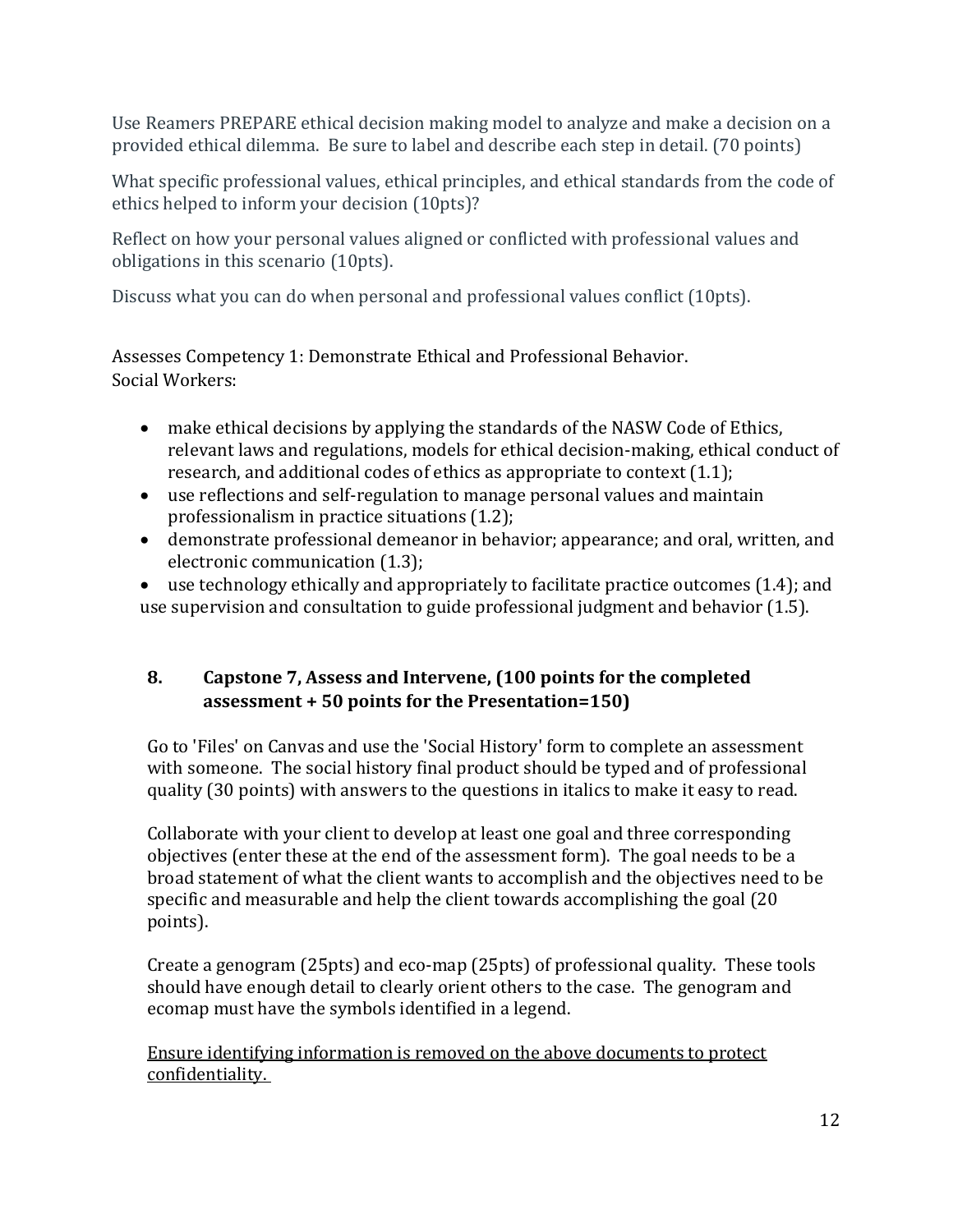Use PowerPoint or the document projector to present the case to the class using the genogram and ecomap in a team meeting (aka case staffing) format. Use the genogram and ecomap to orient the team (class) to the case background (10pts), problem (10pts), and intervention (10pts). Points will also be given for professional demeanor (10pts) and quality of the visuals (10pts) 50 Points for the presentation.

Assesses Competency 7: Assess Individuals, Families, Groups, Organizations, and **Communities** 

Social workers:

- collect and organize data, and apply critical thinking to interpret information from clients and constituencies 7.1);
- apply knowledge of human behavior and the social environment, person-inenvironment, and other multidisciplinary theoretical frameworks in the analysis of assessment data from clients and constituencies (7.2);
- develop mutually agreed-on intervention goals and objectives based on the critical assessment of strengths, needs, and challenges within clients and constituencies (7.3); and
- select appropriate intervention strategies based on the assessment, research knowledge, and values and preferences of clients and constituencies (7.4).

Assesses Competency 8: Intervene with Individuals, Families, Groups, Organizations, and Communities

Social workers:

- critically choose and implement interventions to achieve practice goals and enhance capacities of clients and constituencies (8.1)
- apply knowledge of human behavior and the social environment, person-inenvironment, and other multidisciplinary theoretical frameworks in interventions with clients and constituencies (8.2);
- use inter-professional collaboration as appropriate to achieve beneficial practice outcomes (8.3);
- negotiate, mediate, and advocate with and on behalf of diverse clients and constituencies (8.4); and
- facilitate effective transitions and endings that advance mutually agreed-on goals (8.5).
- **9. End of Semester Agency Field Meeting:** During week 14 and 15 of the spring semester, you, your agency field instructor, and I (field liaison) will meet to review your SWAC scores and for your agency field instructor to give you a pass/fail grade for SW497B: Field Internship II.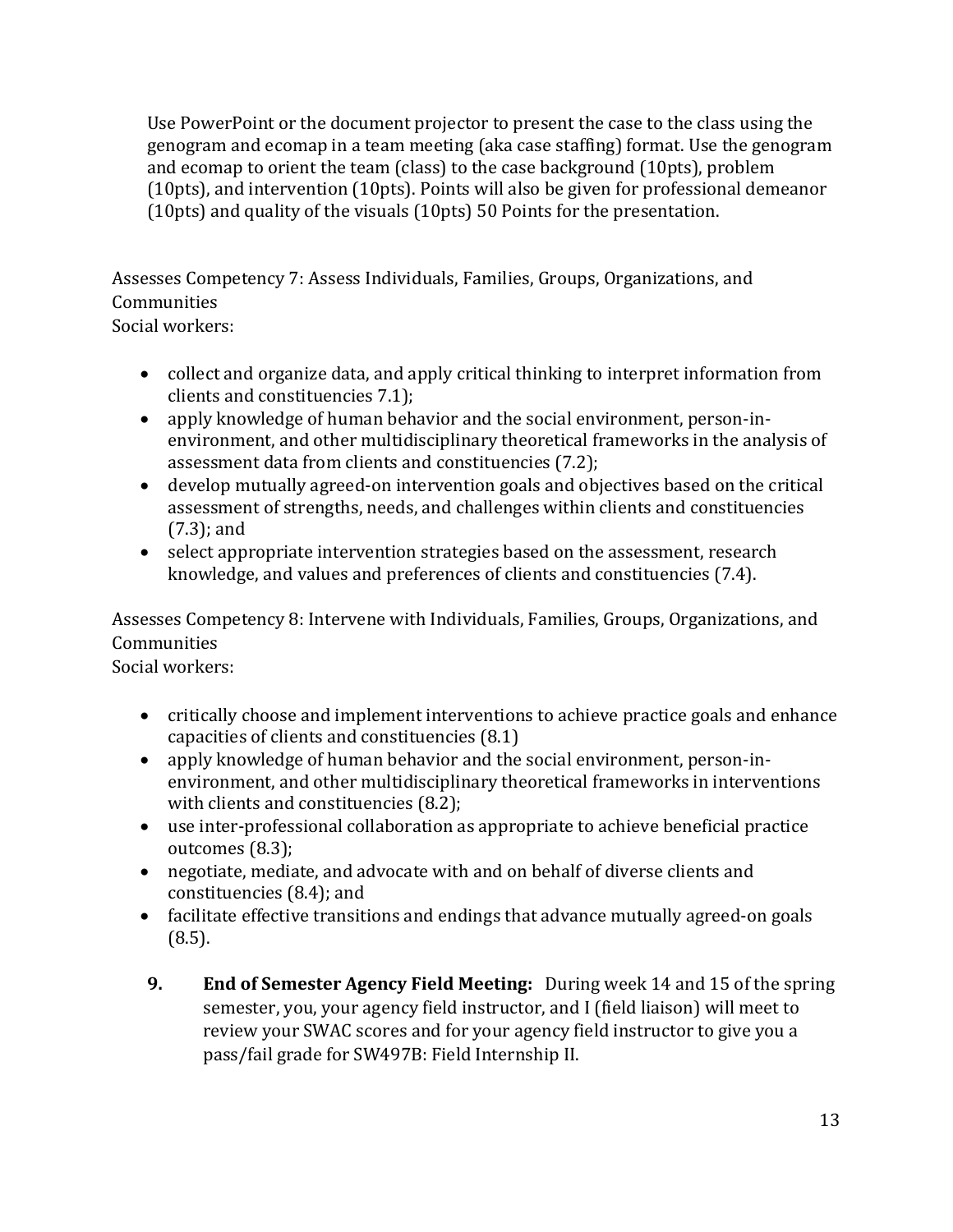| Week | Thursday's Class Date &<br>Topic                                         | <b>Assignments</b>                                                  | Points         |
|------|--------------------------------------------------------------------------|---------------------------------------------------------------------|----------------|
| 1    | January 21<br>Syllabus<br>Introduce Capstone 4                           | Professionalism                                                     | 5              |
| 2    | January 28<br><b>Assigned Topic/Internships</b>                          | Professionalism<br><b>Field Log</b><br><b>Learning Contract Due</b> | 5<br>20<br>100 |
| 3    | <b>February 4</b><br><b>Online content</b>                               | <b>Online Discussion</b>                                            | 20             |
| 4    | February 11<br>Assigned Topic/Internships<br><b>Introduce Capstone 5</b> | Professionalism<br><b>Field Log</b><br>Capstone<br>4 due            | 5<br>20<br>100 |
| 5    | February 18<br><b>Assigned Topic/Internships</b>                         | Professionalism<br><b>Field Log</b>                                 | 5<br>20        |
| 6    | <b>February 25</b><br><b>Online content</b>                              | <b>Online Discussion</b>                                            | 20             |
|      | March 4<br>Complete Capstone 5 in class                                  | Professionalism<br><b>Field Log</b><br>Capstone<br>5 due            | 5<br>20<br>100 |
| 8    | March 11<br>Assigned Topic/Internships<br>Introduce Capstone 6           | Professionalism<br><b>Field Log</b>                                 | 5<br>20        |
| 9    | March 18<br><b>Online content</b>                                        | <b>Online Discussion</b>                                            | 20             |
| 10   | March 25<br>Assigned Topic/Internships                                   | Professionalism<br><b>Field Log</b>                                 | 5<br>20        |
| 11   | April 1<br>Capstone 6, Case Staffing                                     | Professionalism<br><b>Field Log</b><br>Capstone 6 due               | 5<br>20<br>150 |
| 12   | <b>April 8</b><br><b>Online content</b>                                  | <b>Online Discussion</b>                                            | 20             |
| 13   | April 15<br>Capstone 6, Case Staffing                                    | Professionalism<br><b>Field Log</b>                                 | 5<br>20        |

### **Tentative Course Schedule SP21**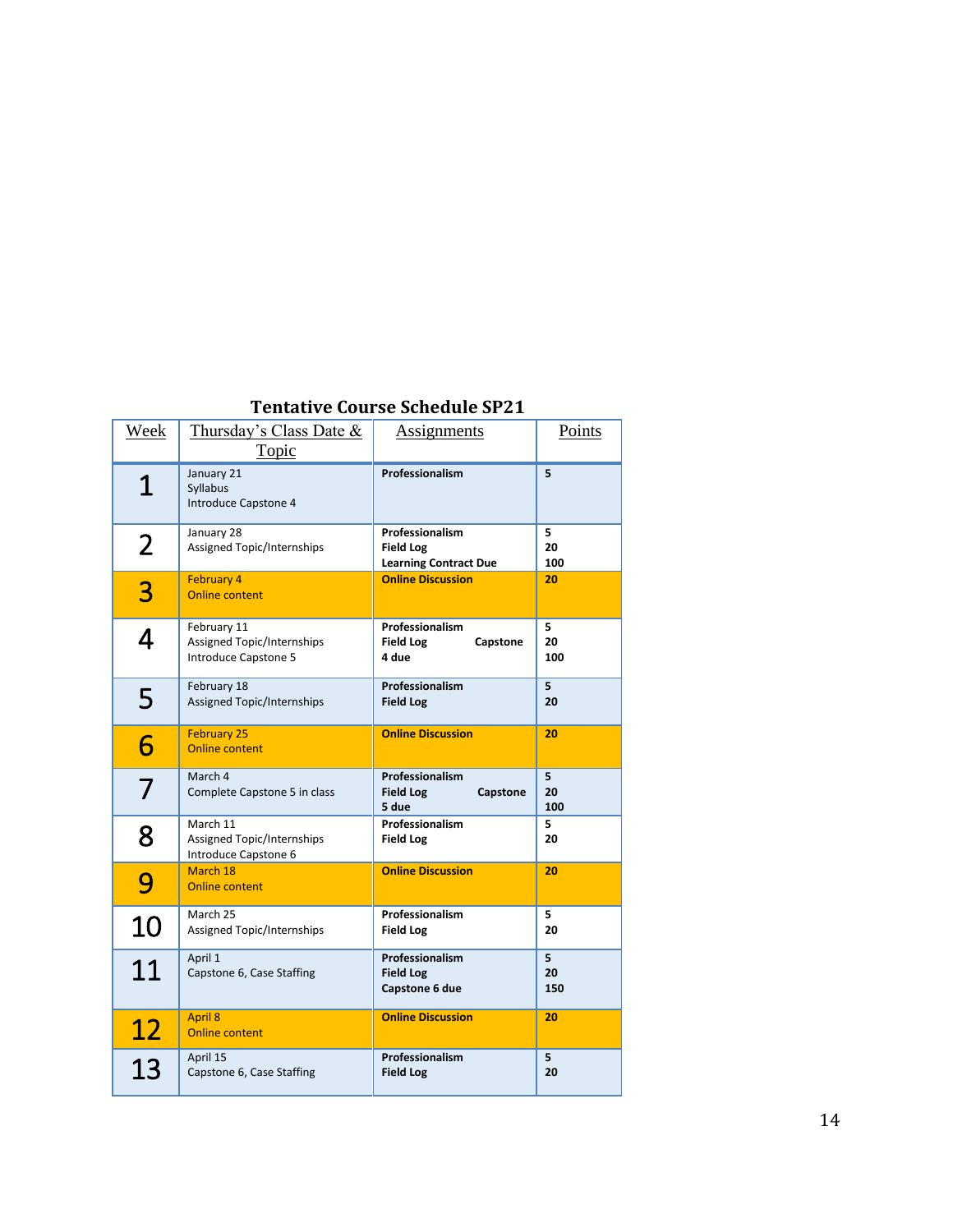| 14 | April 22<br>Wrap up/Termination              | Professionalism<br><b>Field Log</b> | 5<br>20 |
|----|----------------------------------------------|-------------------------------------|---------|
|    | <b>SPRING BREAK April 26-30</b>              |                                     |         |
| 15 | May 6<br><b>End of Semester AFI Meetings</b> |                                     |         |
| 16 | May 13<br>No Final                           | <b>Total Points</b>                 | 760     |

# **LEWIS-CLARK STATE COLLEGE Syllabus Addendum (AY2016-2017)**

#### **Consumer Information**

In 2008, the federal government required all post-secondary institutions offering federal financial aid programs to provide key data to both prospective and current students. To comply with this requirement, Lewis-Clark State College has developed a consumer information page, which may be accessed at [www.lcsc.edu/consumer-information/](http://www.lcsc.edu/consumer-information/)

#### **Disability Accommodations**

Students requiring special accommodations or course adaptations due to a disability and/or a health-related issue should consult their course instructors and the LCSC Student Counseling Center immediately (RCH 111, 792-2211). Official documentation may be required in order to provide an accommodation and/or adaptation.

#### **Student Rights and Responsibilities**

Students have the responsibility for knowing their program requirements, course requirements, and other information associated with their enrollment at LCSC. Students should review the LCSC General Catalog [\(http://webdev.lcsc.edu/catalog](http://webdev.lcsc.edu/catalog) and the LCSC Student Handbook [\(www.lcsc.edu/media/2157659/Student-](http://www.lcsc.edu/media/2157659/Student-Handbook.pdf)[Handbook.pdf](http://www.lcsc.edu/media/2157659/Student-Handbook.pdf) or [www.lcsc.edu/student-affairs/student-rights-and-responsibilities/\)](http://www.lcsc.edu/student-affairs/student-rights-and-responsibilities/) for more information.

#### **Accidents/Student Insurance**

Students participating in LCSC classes normally must look to their personal health insurance policy should an accident occur. In the event of an accident, please seek medical help, if necessary, and report the incident to LCSC Security (792-2226). Fieldtrips or other special student activities may also require students to submit a signed participation waiver (forms can be obtained from the supporting Division Office).

#### **Enrollment Verification/Attendance**

Students who are not actively pursuing their classes may have to repay part or all of their financial aid awards depending upon the circumstances.

#### **Academic Dishonesty**

Academic dishonesty, which includes cheating and plagiarism, is not tolerated at LCSC. Individual faculty members may impose their own policies and sanctions regarding academic dishonesty after offering the student an opportunity to explain his or her actions. Sanctions imposed by the faculty member are limited to grades on the assignment(s) in question and/or on the course grade. On matters of academic dishonesty, faculty members do not have the authority to dismiss a student from class indefinitely nor to disenroll a student from a program without corroboration from a Division Chair (or program ethics committee where applicable), the appropriate instructional dean, and the Vice President for Student Affairs. Students who are accused of being academically dishonest may be referred to the Vice President for Student Affairs for official disciplinary action.